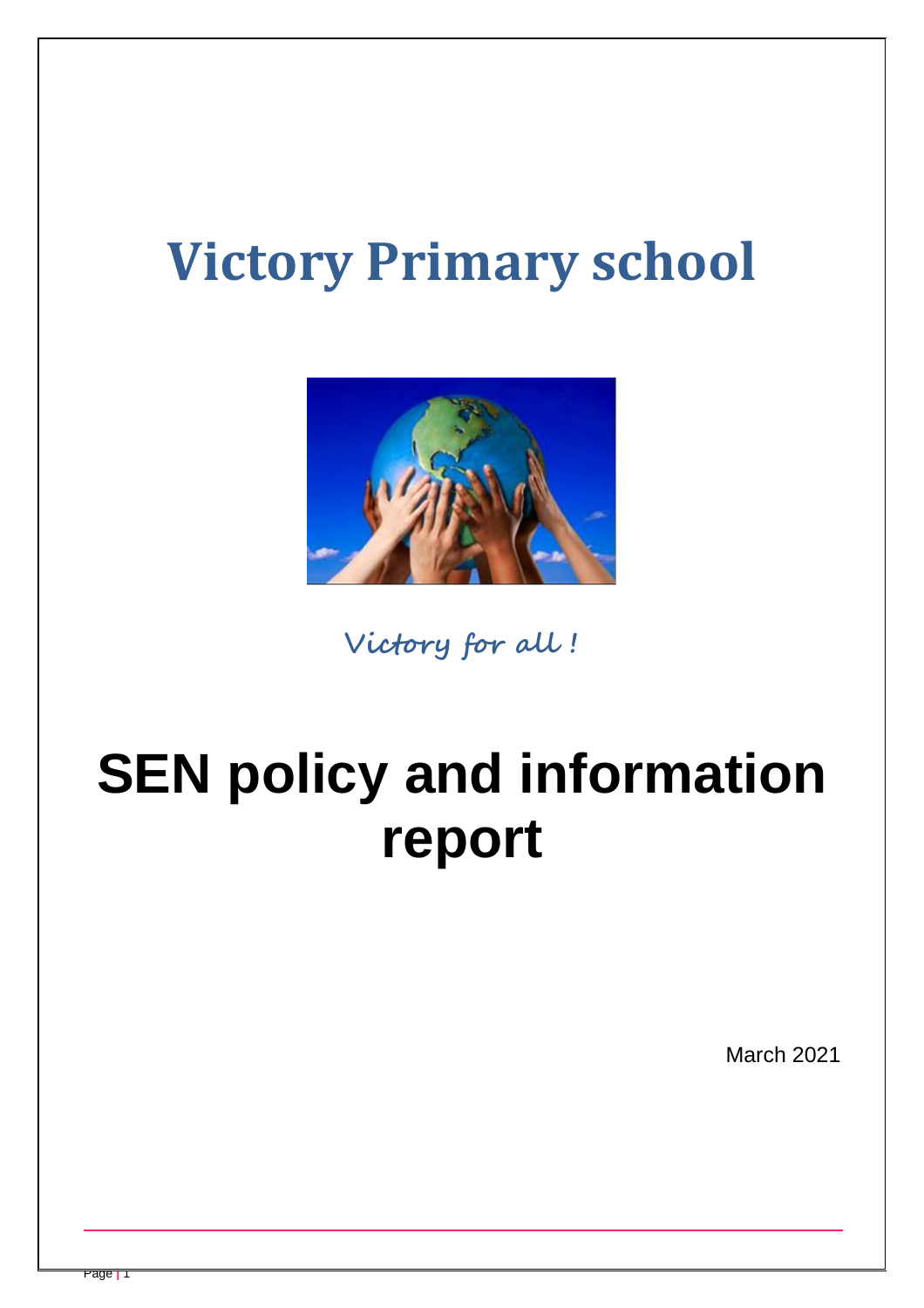# **Contents**

## <span id="page-1-0"></span>**1. Aims**

Our SEN policy and information report aims to:

- Set out how our school will support and make provision for pupils with special educational needs (SEN)
- Explain the roles and responsibilities of everyone involved in providing for pupils with SEN

Set out the vision, values and broader aims of your school's arrangements for pupils with SEN and disabilities. Expand this section to explain what your school's efforts to achieve the best outcomes for pupils with SEN and disabilities look like in practice.

## <span id="page-1-1"></span>**2. Legislation and guidance**

This policy and information report is based on the statutory [Special Educational Needs and](https://www.gov.uk/government/uploads/system/uploads/attachment_data/file/398815/SEND_Code_of_Practice_January_2015.pdf) Disability (SEND) [Code of Practice](https://www.gov.uk/government/uploads/system/uploads/attachment_data/file/398815/SEND_Code_of_Practice_January_2015.pdf) and the following legislation:

- > [Part 3 of the Children and Families Act 2014,](http://www.legislation.gov.uk/ukpga/2014/6/part/3) which sets out schools' responsibilities for pupils with SEN and disabilities
- [The Special Educational Needs and Disability Regulations 2014,](http://www.legislation.gov.uk/uksi/2014/1530/contents/made) which set out schools' responsibilities for education, health and care (EHC) plans, SEN co-ordinators (SENCOs) and the SEN information report

## <span id="page-1-2"></span>**3. Definitions**

A pupil has SEN if they have a learning difficulty or disability which calls for special educational provision to be made for them.

They have a learning difficulty or disability if they have:

- A significantly greater difficulty in learning than the majority of the others of the same age, or
- A disability which prevents or hinders them from making use of facilities of a kind generally provided for others of the same age in mainstream schools

Special educational provision is educational or training provision that is additional to, or different from, that made generally for other children or young people of the same age by mainstream schools.

## <span id="page-1-3"></span>**4. Roles and responsibilities**

### **4.1 The SENCO**

The SENCO is Ms Maria.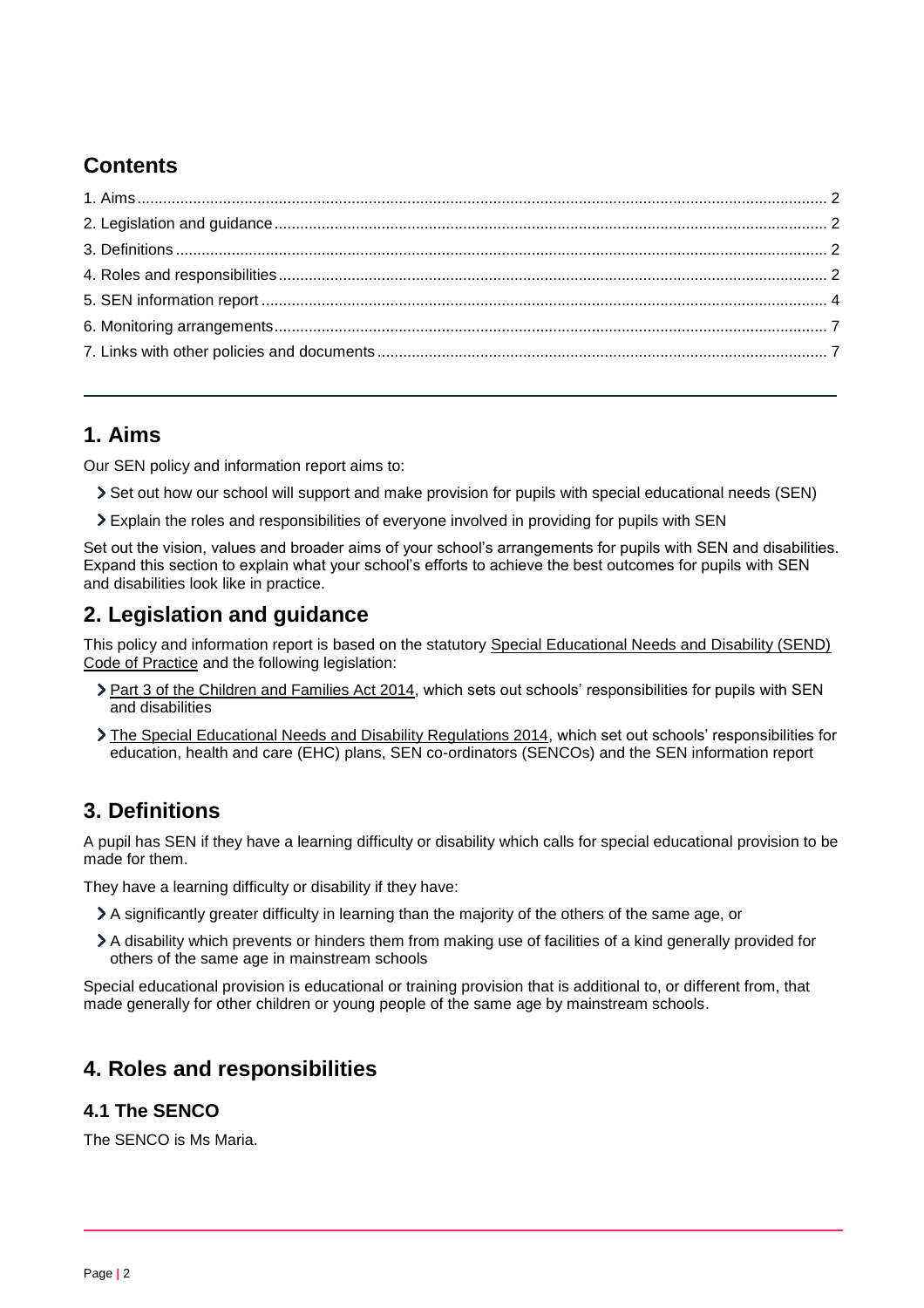They will: -

- Work with the headteacher and SEN governor to determine the strategic development of the SEN policy and provision in the school
- Have day-to-day responsibility for the operation of this SEN policy and the co-ordination of specific provision made to support individual pupils with SEN, including those who have EHC plans
- Provide professional guidance to colleagues and work with staff, parents, and other agencies to ensure that pupils with SEN receive appropriate support and high-quality teaching
- Advise on the graduated approach to providing SEN support
- Advise on the deployment of the school's delegated budget and other resources to meet pupils' needs effectively
- Be the point of contact for external agencies, especially the local authority and its support services
- Liaise with potential next providers of education to ensure that the school meets its responsibilities under the Equality Act 2010 with regard to reasonable adjustments and access arrangements
- Ensure the school keeps the records of all pupils with SEN up to date

#### **4.2 The SEN governor**

The SEN governor will:-

- Help to raise awareness of SEN issues at governing board meetings
- Monitor the quality and effectiveness of SEN and disability provision within the school and update the governing board on this
- Work with the headteacher and SENCO to determine the strategic development of the SEN policy and provision in the school

#### **4.3 The headteacher**

The headteacher will:-

- Work with the SENCO and SEN governor to determine the strategic development of the SEN policy and provision within the school
- Have overall responsibility for the provision and progress of learners with SEN and/or a disability

#### **4.4 Class teachers**

Each class teacher is responsible for: -

- > The progress and development of every pupil in their class
- Working closely with any teaching assistants or specialist staff to plan and assess the impact of support and interventions and how they can be linked to classroom teaching
- Working with the SENCO to review each pupil's progress and development and decide on any changes to provision
- <span id="page-2-0"></span>Ensuring they follow this SEN policy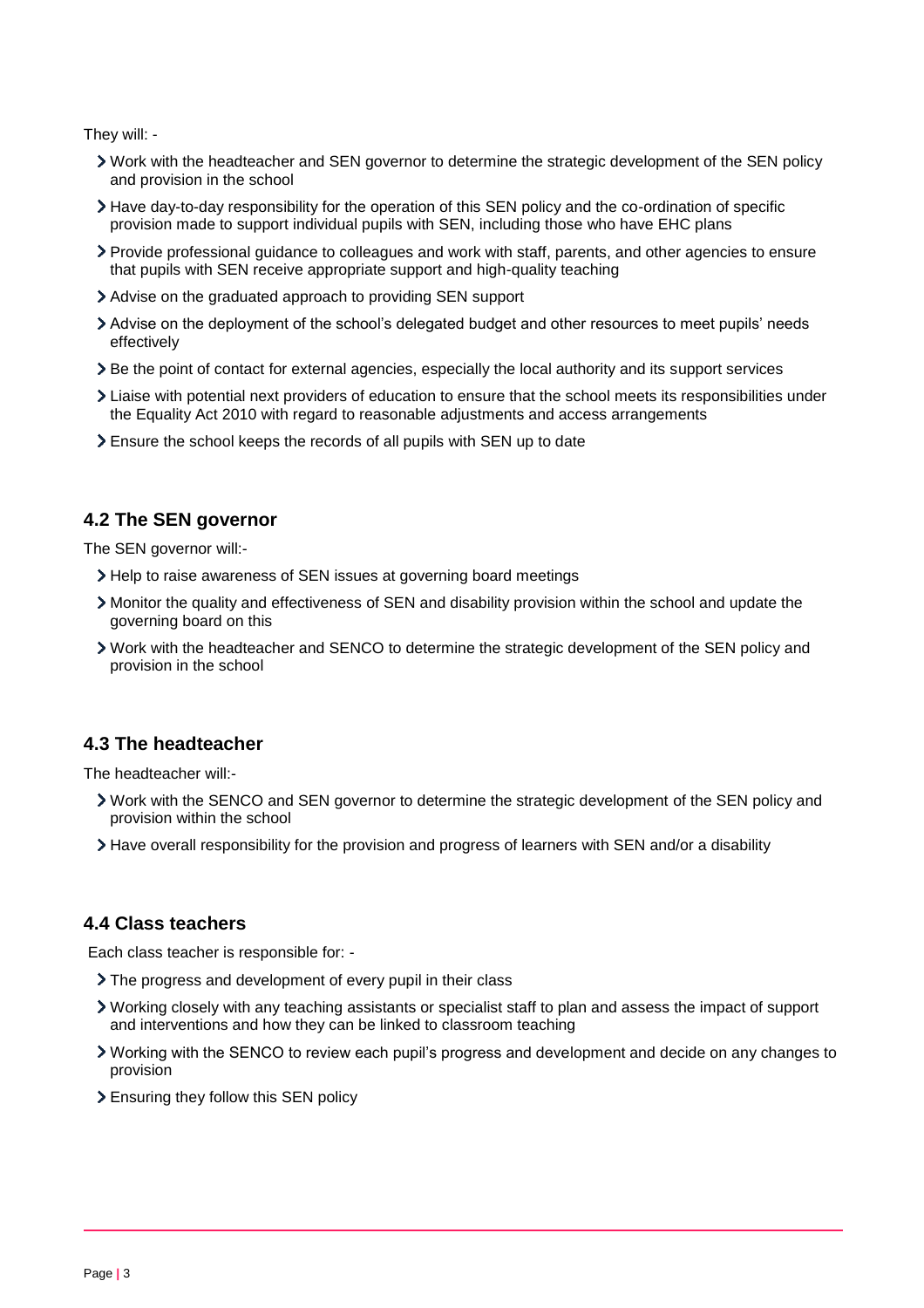## **5. SEN information report**

#### **5.1 The kinds of SEN that are provided for**

Our school currently provides additional and/or different provision for a range of needs, including:

- Communication and interaction, for example, autistic spectrum disorder, Asperger's Syndrome, speech and language difficulties
- Cognition and learning, for example, dyslexia, dyspraxia
- Social, emotional and mental health difficulties, for example, attention deficit hyperactivity disorder (ADHD)
- Sensory and/or physical needs ( within the confines of the school building), for example, visual impairments, hearing impairments, processing difficulties
- Moderate and severe and multiple learning difficulties

#### **5.2 Identifying pupils with SEN and assessing their needs**

We will assess each pupil's current skills and levels of attainment on entry, which will build on previous settings and Key Stages, where appropriate. Class teachers will make regular assessments of progress for all pupils and identify those whose progress:-

- It is significantly slower than that of their peers starting from the same baseline
- Fails to match or better the child's previous rate of progress
- Fails to close the attainment gap between the child and their peers
- Widens the attainment gap

This may include progress in areas other than attainment, for example, social needs.

Slow progress and low attainment will not automatically mean a pupil is recorded as having SEN.

When deciding whether special educational provision is required, we will start with the desired outcomes, including the expected progress and attainment, and the views and the wishes of the pupil and their parents. We will use this to determine the support that is needed and whether we can provide it by adapting our core offer, or whether something different or additional is needed.

#### **5.3 Consulting and involving pupils and parents**

We will have an early discussion with the pupil and their parents when identifying whether they need special educational provision. These conversations will make sure that:-

- Everyone develops a good understanding of the pupil's areas of strength and difficulty
- We take into account the parents' concerns
- Everyone understands the agreed outcomes sought for the child
- Everyone is clear on what the next steps are

Notes of these early discussions will be added to the pupil's record and given to their parents.

We will formally notify parents when it is decided that a pupil will receive SEN support.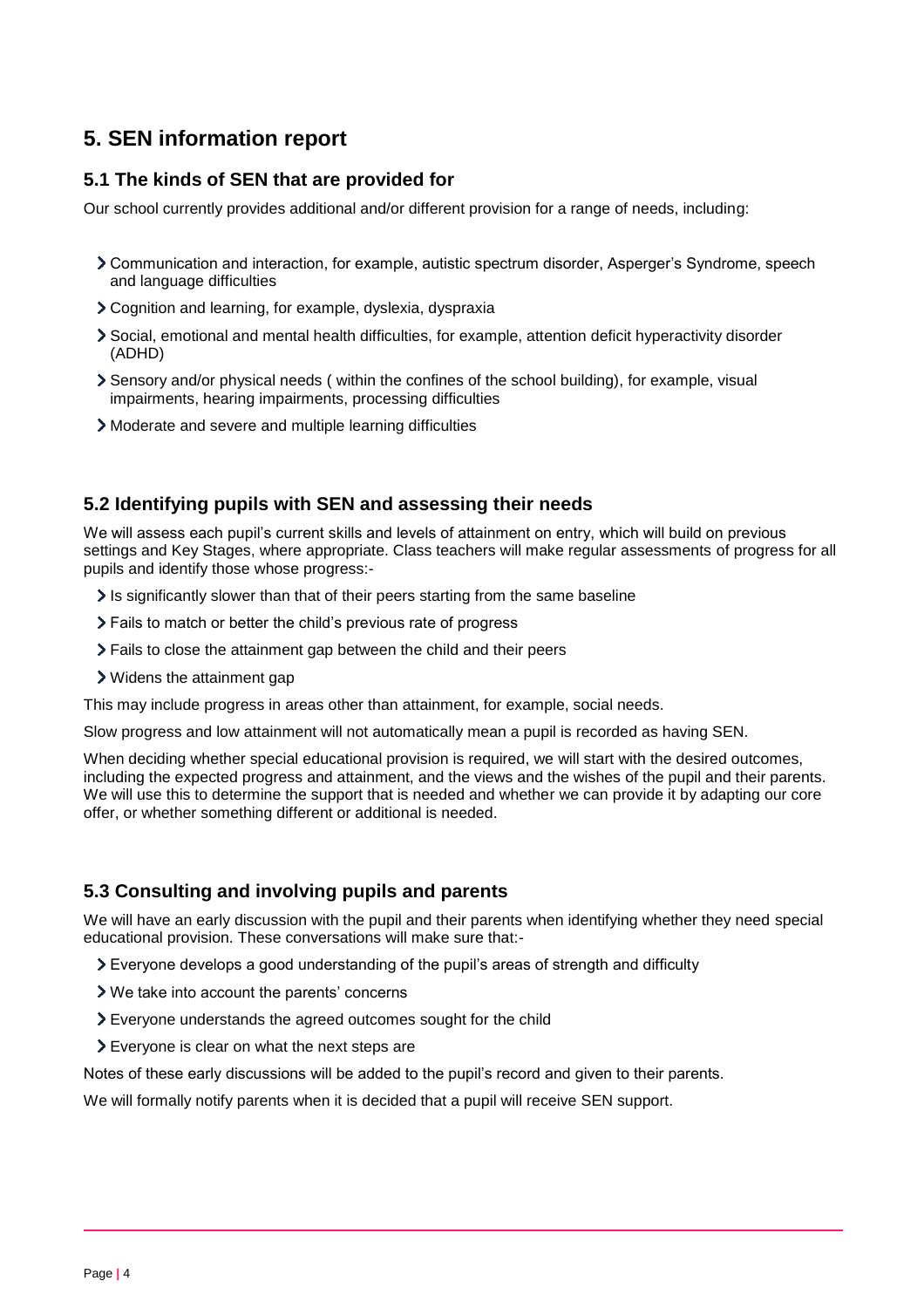#### **5.4 Assessing and reviewing pupils' progress towards outcomes**

We will follow the graduated approach and the four-part cycle of **assess, plan, do, review**.

The class or subject teacher will work with the SENCO to carry out a clear analysis of the pupil's needs. This will draw on:

- The teacher's assessment and experience of the pupil
- Their previous progress and attainment or behaviour
- Other teachers' assessments, where relevant
- The individual's development in comparison to their peers and national data
- > The views and experience of parents
- > The pupil's own views
- Advice from external support services, if relevant

The assessment will be reviewed regularly.

All teachers and support staff who work with the pupil will be made aware of their needs, the outcomes sought, the support provided, and any teaching strategies or approaches that are required. We will regularly review the effectiveness of the support and interventions and their impact on the pupil's progress.

#### **5.5 Supporting pupils moving between phases and preparing for adulthood**

We will share information with the school, college, or other setting the pupil is moving to. We will agree with parents and pupils which information will be shared as part of this.

#### **5.6 Our approach to teaching pupils with SEN**

Teachers are responsible and accountable for the progress and development of all the pupils in their class.

High-quality teaching is our first step in responding to pupils who have SEN. This will be differentiated for individual pupils.

We will also provide various interventions to meet pupils needs.

#### **5.7 Adaptations to the curriculum and learning environment**

We make the following adaptations to ensure all pupils' needs are met:-

- Differentiating our curriculum to ensure all pupils are able to access it, for example, by grouping, 1:1 work, teaching style, content of the lesson, etc.
- Adapting our resources and staffing
- Using recommended aids, such as laptops, coloured overlays, visual timetables, larger font, etc.
- Differentiating our teaching, for example, giving longer processing times, pre-teaching of key vocabulary, reading instructions aloud, etc.

#### **5.8 Additional support for learning**

We have 6 teaching assistants who are trained to deliver a variety of interventions. Teaching assistants will support pupils on a 1:1 or group basis depending on the needs of the pupil.

We work with the following agencies to provide support for pupils with SEN: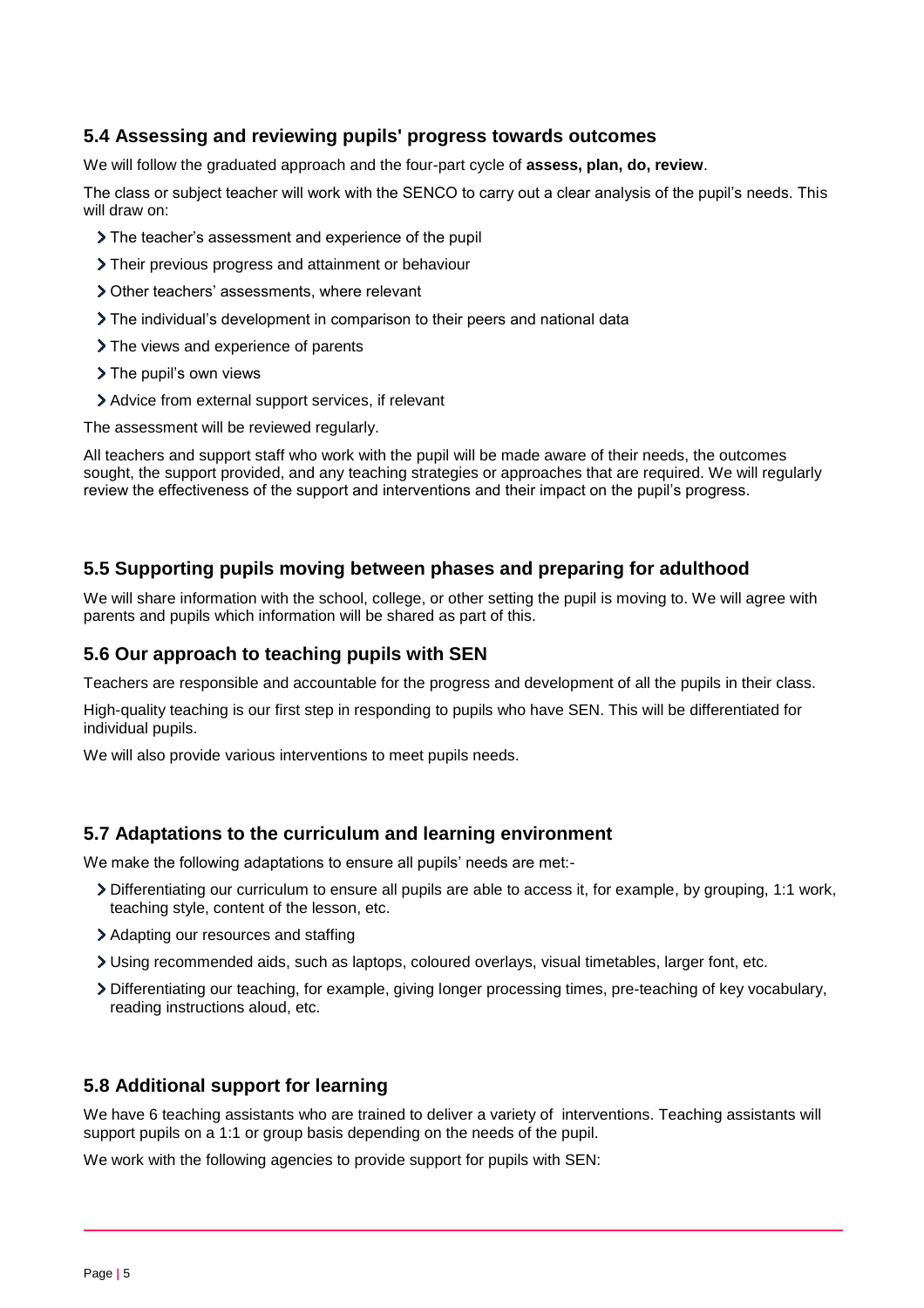- > Behaviour Support Team
- > ASD Team
- > Educational Psychologist
- > Speech and Language Therapist
- > Art and Play Therapist
- > LA SEN Department

#### **5.9 Evaluating the effectiveness of SEN provision**

We evaluate the effectiveness of provision for pupils with SEN by:

- Reviewing pupils' individual progress towards their goals each term
- Reviewing the impact of interventions every half term
- Using pupil questionnaires
- > Monitoring by the SENCO
- Using provision maps to measure progress
- Holding annual reviews for pupils with EHC plans

#### **5.10 Enabling pupils with SEN to engage in activities available to those in the school who do not have SEN**

All of our extra-curricular activities and school visits are available to all our pupils, including our before-and after-school clubs. All pupils are encouraged to go on our residential trip(s), sports day, school plays and special workshops.

Every attempt is made to ensure that pupils who are SEN or have a disability are not excluded from taking part in activities. However if after completing a risk assessment, it demonstrates that a pupil is unable to take part in an activity on the grounds of health and safety, this is shared with the parents.

#### **5.11 Support for improving emotional and social development**

We provide support for pupils to improve their emotional and social development in the following ways:

- Pupils with SEN are encouraged to contribute to the decisions of the school council
- Pupils with SEN are also encouraged to take part in class discussions, PHSE lessons and Circle time.
- Pupils with SEN are supported with a peer buddy if/when necessary
- Art/Play therapy

We have a zero tolerance approach to bullying and encourage children to share any concerns verbally, written and through art. We also encourage children to share their concerns about other children.

#### **5.12 Working with other agencies**

We work with a number of agencies to support SEND pupils, an example is seen in section 5.8.

#### **5.13 Complaints about SEN provision**

Complaints about SEN provision in our school should be made to the class teacher in the first instance. They will then be referred to the school's complaints policy.

The parents of pupils with disabilities have the right to make disability discrimination claims to the first-tier SEND tribunal if they believe that our school has discriminated against their children. They can make a claim about alleged discrimination regarding:-

> Exclusions